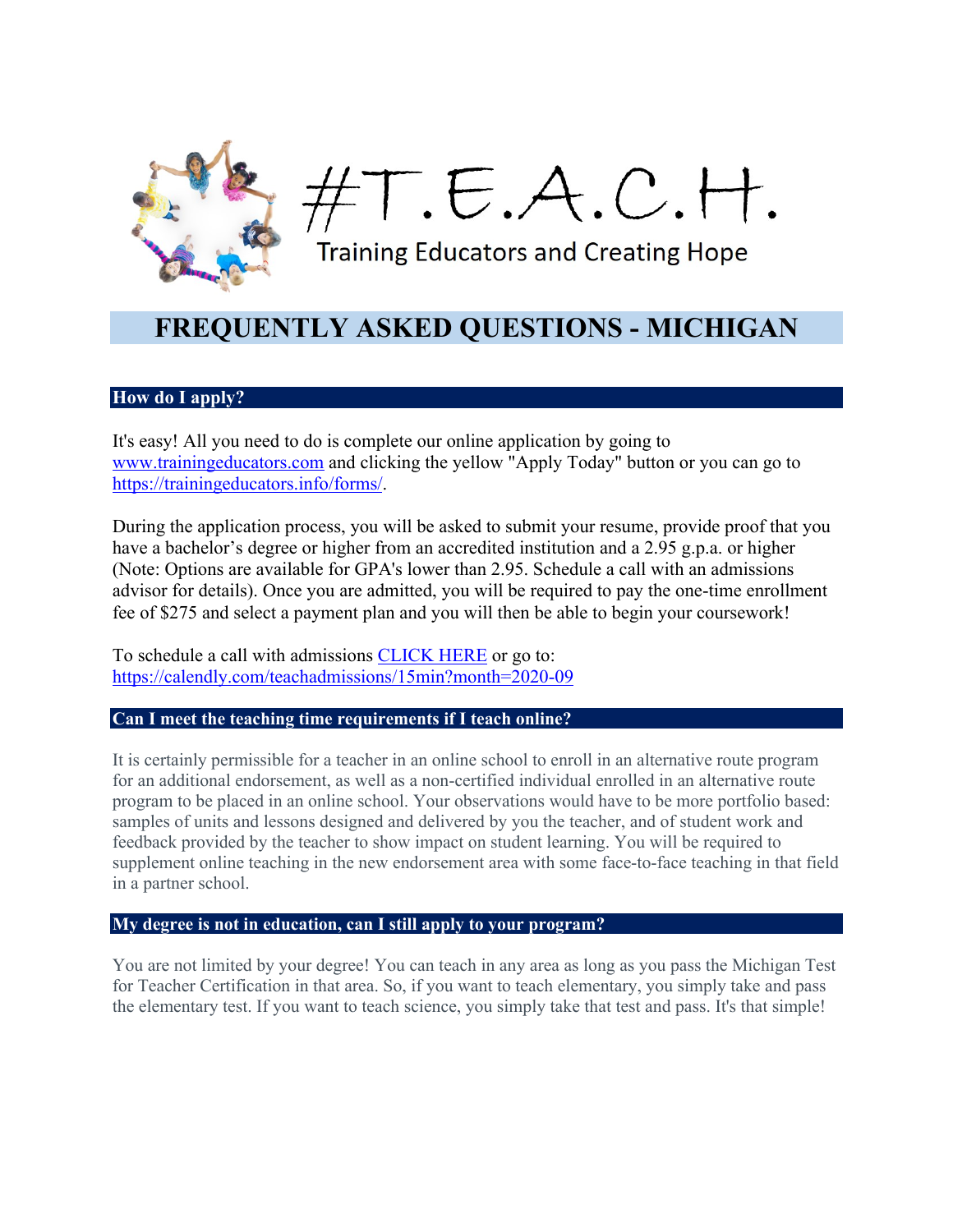# **What if I want to get certified in ESL, World Language, Bilingual Education?**

For ESL endorsements, candidates must:

- 1. Pass the MTTC in ESL and
- 2. Qualify for an endorsement in a core content area (Mathematics, Social Studies, Language Arts, English, Elementary Education. Click Here for a list of the subjects under each content area)

For World Language endorsements, candidates must:

- 1. Pass the MTTC for the language they are seeking and
- 2. Earn an Advanced Low or better on the OPI for French, German, Hebrew, Italian, Portuguese, Russian, and Spanish or
- 3. Earn an Intermediate High or better on the OPI for Arabic, Chinese, and Japanese
- 4. A candidate seeking a World Language endorsement for K-8 only must also qualify for an Elementary Education endorsement. This is not necessary for someone seeking a World Language endorsement with K-12 or 6-12 grade ranges.

This requirement is detailed in the teacher preparation standards for World Language endorsement areas

(https://www.michigan.gov/documents/mde/Approval\_of\_World\_Language\_Standards\_Board\_ Memo 513213 7.pdf) and applies whether a candidate is pursuing a traditional or an alternative route.

For Bilingual Education endorsements, candidates must:

- 1. Pass the MTTC in Bilingual Education (there is only one, regardless of the language of endorsement) and
- 2. Earn an Advanced Low or better on the OPI (this is required regardless of the language of endorsement) and
- 3. Qualify for an endorsement in a core content area (Mathematics, Social Studies, Language Arts, English, Elementary Education. Click Here for a list of the subjects under each content area)

This requirement is detailed in the teacher prep standards for Bilingual Education endorsements (https://www.michigan.gov/documents/mde/Bilingual\_Education\_Standards\_554537\_7.pdf). Please go to https://www.languagetesting.com/certifications-tests/test-information to register for the Oral Proficiency Interview (OPI) by Language Testing International.

# **Can I teach ESL with a Bilingual Education Endorsement?**

Yes, a teacher with a bilingual education endorsement in any language may be placed in an ESL classroom. This is unpacked in a little more detail in the introductory remarks to the Bilingual Education teacher preparation standards, at

https://www.michigan.gov/documents/mde/Bilingual\_Education\_Standards\_554537\_7.pdf (see page 7)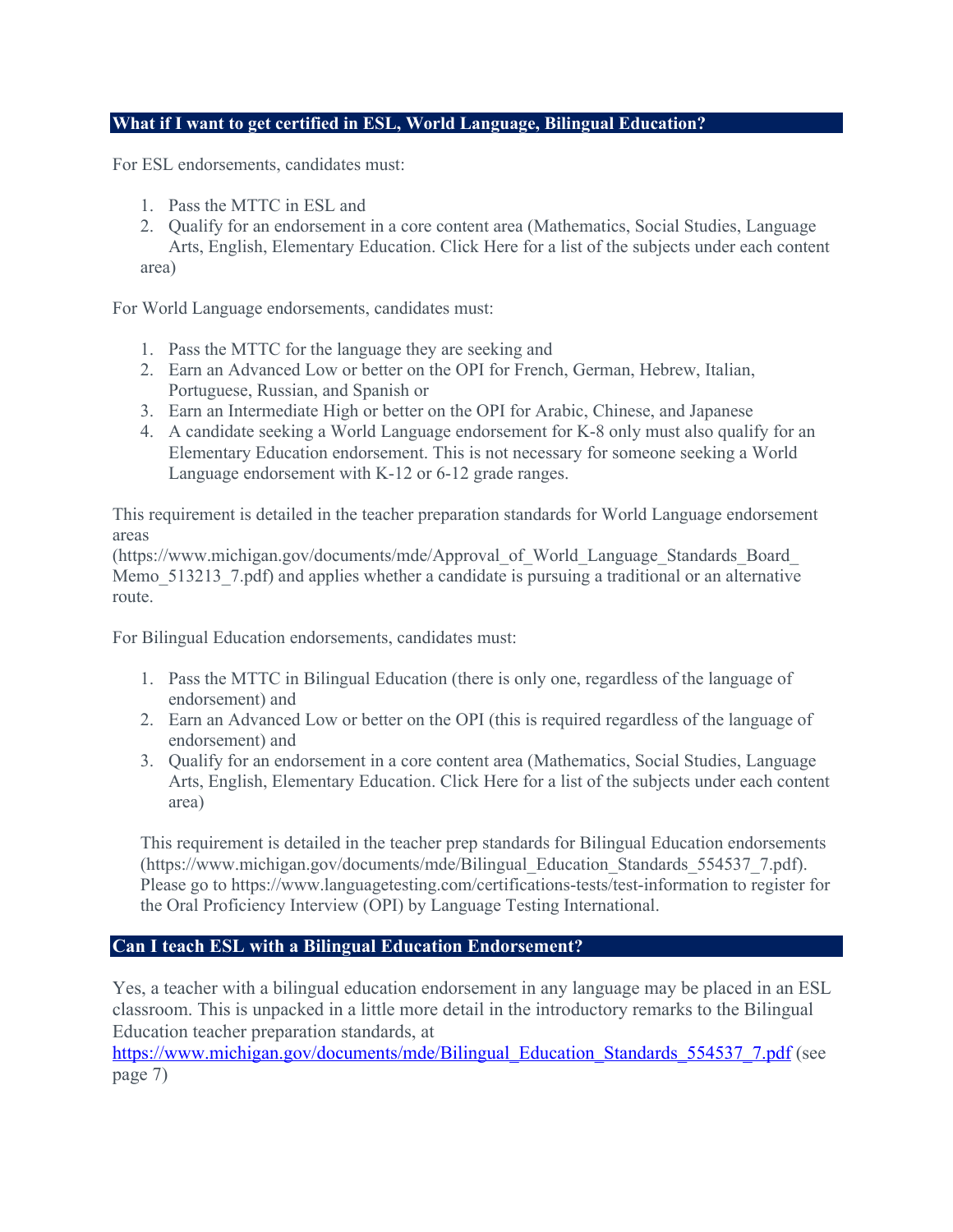#### **What if I want to teach American Sign Language?**

The ASL endorsement (FS) is available for interim certificates even without an MTTC. In lieu of an MTTC, candidates must demonstrate ASL proficiency to earn the FS endorsement. CLICK HERE for more information on the ASL endorsement or go here: https://b3ff32fb-636f-46f5-9c63ff1a68703978.filesusr.com/ugd/8c575d\_6a2f3d5999814560bca8488fe2ed2bea.pdf

# **What if I want to teach theater?**

The first step is to simply complete our online application. There you will be able to upload your resume, transcripts, etc.

According to MDE, "a specific endorsement is not needed to teach a course called "Theater/ Performance." School districts are free to assign any teacher who provides evidence of professional development related to theater and holds a certificate for the grade level at which the course is offered." Therefore, you can get certified in any secondary area and be able to teach that subject as well as theater/performance.

# **What if I want to teach Special Education or Early Childhood Education?**

Unfortunately, alternative certification programs in Michigan are not allowed to certify in early childhood or special education.

To be clear, we are not able to certify in the following areas:

- Anishinaabemowin (FN)
- Early Childhood Pk-General
- Special Education (ZS)
- Library Media (ND)
- Reading Specialist (BR)
- Any program designated as "Special Education" in the "Classification" column (endorsement codes starting with S)
- Any program with "Vocational" in its name (endorsement codes starting with V)

However, you would be able to get certified in any other area. Please go to this link to see the areas that we certify in https://www.trainingeducators.com/endorsement-areas.

# **What if I am a Canadian Applicant?**

Canadian applicants can apply for an interim certificate as if they are Michigan residents if you are from certain provinces.

To get a Michigan Standard certificate based on completion of a Canadian teacher preparation program, it depends on which province you're coming from. MDE is able to accept transcripts from Ontario, Quebec, Saskatchewan, Newfoundland and Labrador. If you completed a program in a different province, you have to follow the out-of-country applicant guidance.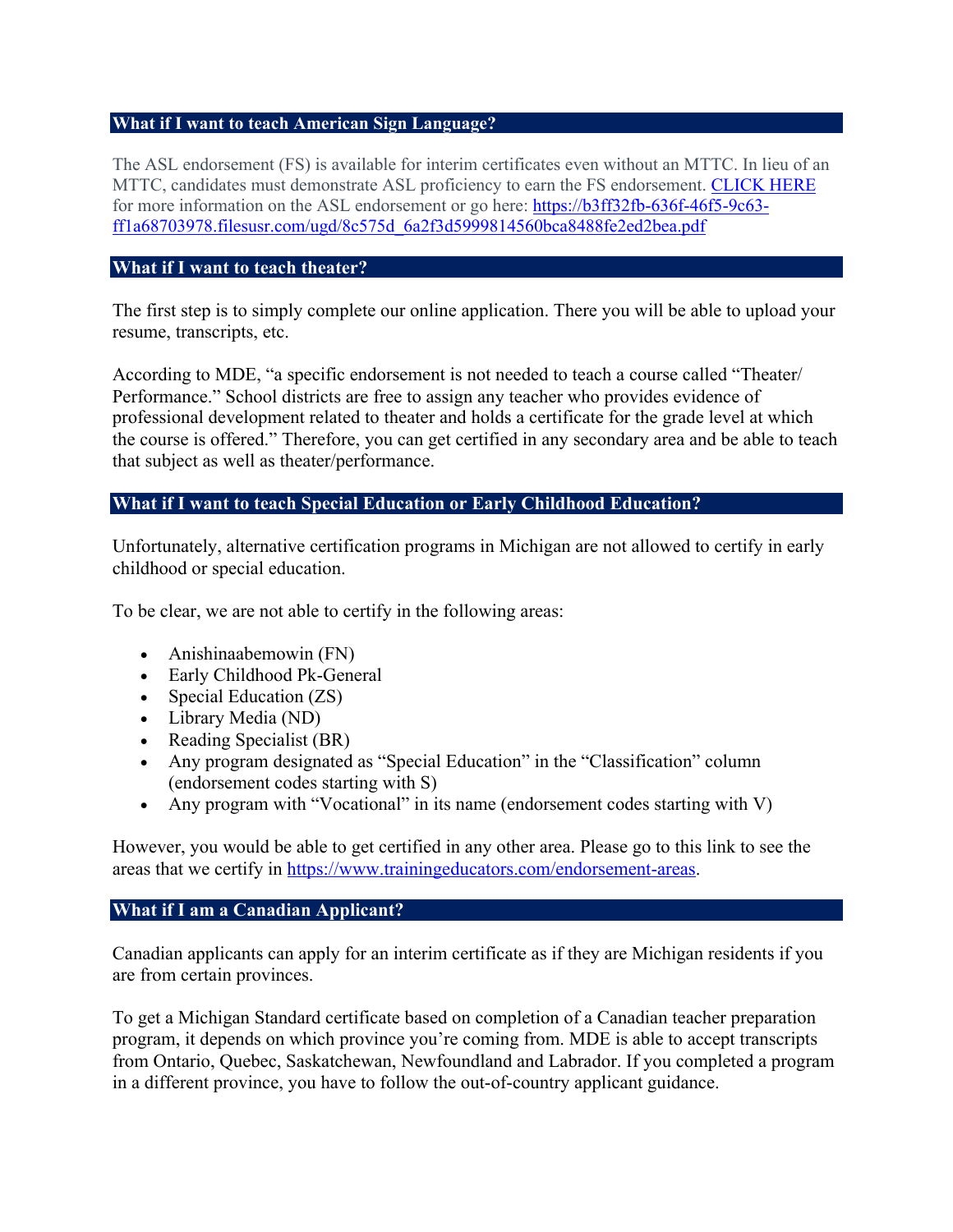# **Can you help me with visa issues?**

We do not have any guidance documents on work visas. However, I recommend contacting the Michigan Office for New Americans (https://www.michigan.gov/ona) or the U.S. Department of State (https://j1visa.state.gov/basics/) for guidance on employment regulations.

#### **Can I receive credit for prior coursework?**

Yes! We offer credit for your prior college of education coursework! If you have taken courses in a college of education, you can request that we conduct a course waiver analysis. We will grant you credit for courses that match our course content. Please note that we will only grant credit for courses that were taken at a regionally accredited College of Education.

# **Do I need a teachable major?**

Unlike most colleges of education that require a "teachable major", with alternative certification your degree can be in any area! Passing the MTTC test is proof of your content knowledge in the testing area. Once you pass the test, our job is to train you in the Pedagogy or "The Art of Teaching".

### **Do I need to pass the Michigan Test for Teacher Certification (MTTC) prior to admission?**

You are not required to pass the MTTC prior to admission. You can be admitted and enrolled in our courses while you prepare for the MTTC. However, you are required to pass it prior to receiving your interim certification.

#### **If I pass the MTTC, why do I need to take the courses?**

It is required by state law. Knowing the content and being able to teach the content are two different things. The coursework is designed to teach you "how to teach".

#### **What if my degree is from out of the country?**

The first step is to have a course-by-course evaluation from one of three evaluation services with which the Michigan Department of Education collaborates (World Education Services, Inc., International Education Research Foundation, Inc. and Educational Credential Evaluators, Inc.). The evaluation report produced by these evaluation services determine whether the out-ofcountry degree is equivalent to a bachelor's degree from an accredited North American university.

https://www.michigan.gov/documents/mde/Out\_of\_Country\_Application\_Process\_589426\_7.pd f.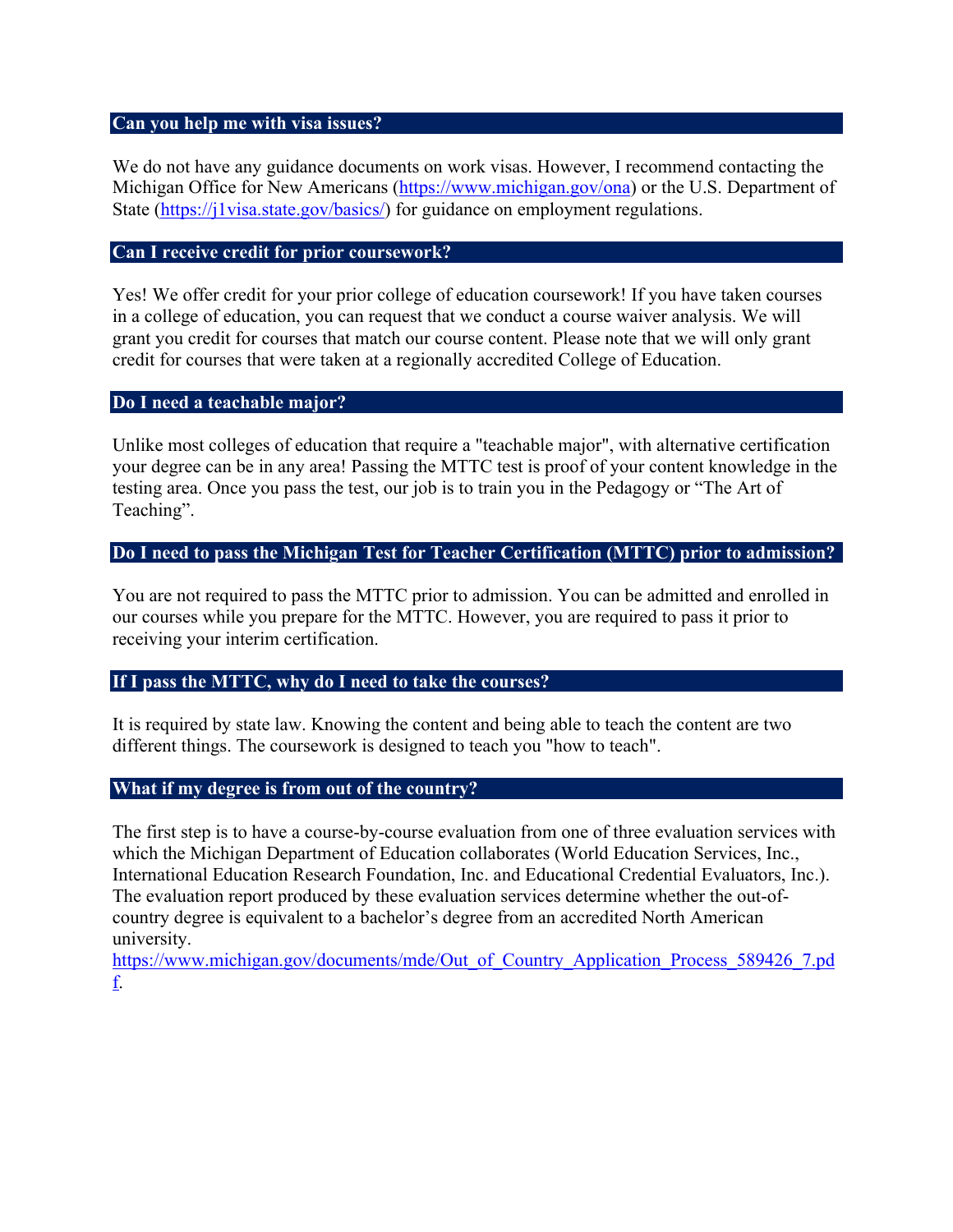#### **Are your courses content specific?**

The way alternative certification works is that you show evidence of your content knowledge by passing the MTTC. As an alternative certification provider, our job is to train you how to teach the content effectively. As such, our courses focus on the "Art of Teaching" not specific content.

### **Do you offer financial aid?**

#TEACH is not a college and therefore cannot offer federal student aid. However, we do have two financing options and several payment plans. We also offer a payment in full discount. To learn more about our payment options go to https://www.trainingeducators.com/program-costs

### **Can I obtain certification in more than one area?**

The short answer is yes! You can get certified in as many areas as you desire. However, you have to complete all desired MTTC tests at the beginning of the program prior to applying for your certification. The rule here is to plan effectively!! Once your certification is processed, you will have to accumulate three years of teaching in your area(s) of certification before you can add more endorsements.

Also, when you get certified in two or more areas, you are required to teach full time in each certified area for at least 12 weeks over the 3 years of the program. For more information, please review our document of Teaching Time Requirements by **CLICKING HERE** or by pasting this link into your web browser https://b3ff32fb-636f-46f5-9c63 ff1a68703978.filesusr.com/ugd/8c575d\_ecb08e82e0ef4feebedcdad1f79f2834.pdf.

# **I took my MTTC several years ago, can I just send you those scores?**

MTTC Scores are good for five years. If the scores are older than five years old at the time of your application, you will have to retake the test(s).

# **I took the Michigan Test of Basic Skills some years ago, is this what you mean by MTTC?**

No, the Michigan Test of Basic Skills is no longer administered in Michigan. You must pass a MTTC content area test in order to enroll in #TEACH.

#### **How much does it cost?**

If this will be your first time obtaining a certification (Initial Certification), the base cost of the program for is \$6,200 which includes an enrollment fee is \$275 and a program fee is \$5,925. However, if you are applying for an Additional Endorsement you will receive a \$1,000 discount. Also, if you have taken courses in a college of education, you may qualify for some courses to be waived which will also reduce your overall program cost. Fees can be paid using our 15-month no-interest payment option, paid in full, or paid in full using one of our two financing options. Please go to https://www.trainingeducators.com/program-costs for more information.